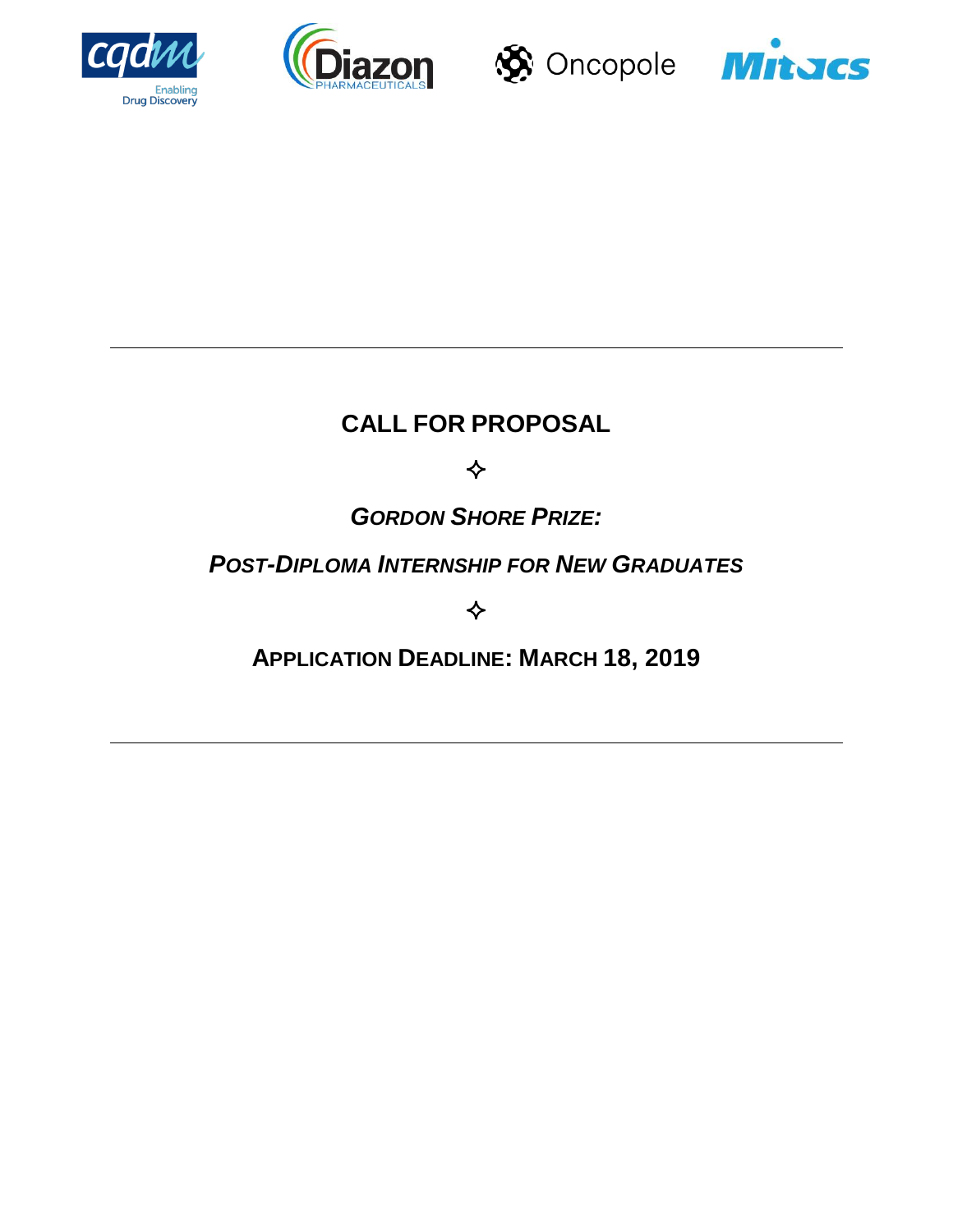





## **GORDON SHORE PRIZE: PRIZE OF EXCELLENCE TO FACILITATE THE TRANSITION OF NEW GRADUATES FROM ACADEMIA TO INDUSTRY**



Drug Discovery

Gordon Shore was an exceptional scientist who dedicated his career to cancer research. Internationally known for his research on cell survival and death mechanisms, he was Professor Emeritus in the Department of Biochemistry at McGill University and member of the Rosalind & Morris Goodman Cancer Research Centre. Professor Shore was not only an outstanding scientist but also an accomplished entrepreneur. In 1998, he leveraged his research knowledge and co-founded Gemin X Pharmaceuticals to advance his first novel drug candidate to a successful clinical proof-of-concept for the treatment of small cell lung cancer. In

parallel, a second novel compound was identified and in-licensed, advancing from preclinical to clinical stage before the sale of the company in 2011. Combining his research and commercial development experience, in 2010 Professor Shore, together with his colleagues Anne Roulston, Jerry Pelletier, William Muller, Nahum Sonenberg and Michel Tremblay raised funds from CQDM and Genome Quebec to build an integrated functional genomic platform. This technology exploits genome-wide approaches focused on synthetic lethality and personalized medicine, resulting in the Laboratory for Therapeutic Development. This platform has generated the knowledge and tools that helped Professor Shore elucidate the clinical path forward for drug candidates. In 2013, Professor Shore co-founded and became the Chief Scientific Officer of Diazon Pharmaceuticals Inc. where, together with his team at the Laboratory for Therapeutic Development, they discovered the mechanism of action of a potent anti-tumor molecule currently under study for the treatment of different types of cancers. Unfortunately, Professor Shore passed away on September 7, 2018, after a long struggle with pancreatic cancer.

CQDM, Diazon, the Oncopole and Mitacs are joining forces to pay tribute and follow the example of Gordon Shore, a distinguished professor and entrepreneur, who has made the link between industry and academia to advance biopharmaceutical research. The creation of the Gordon Shore Prize will give a privileged access to talented new graduates for their first work experience in life sciences industry.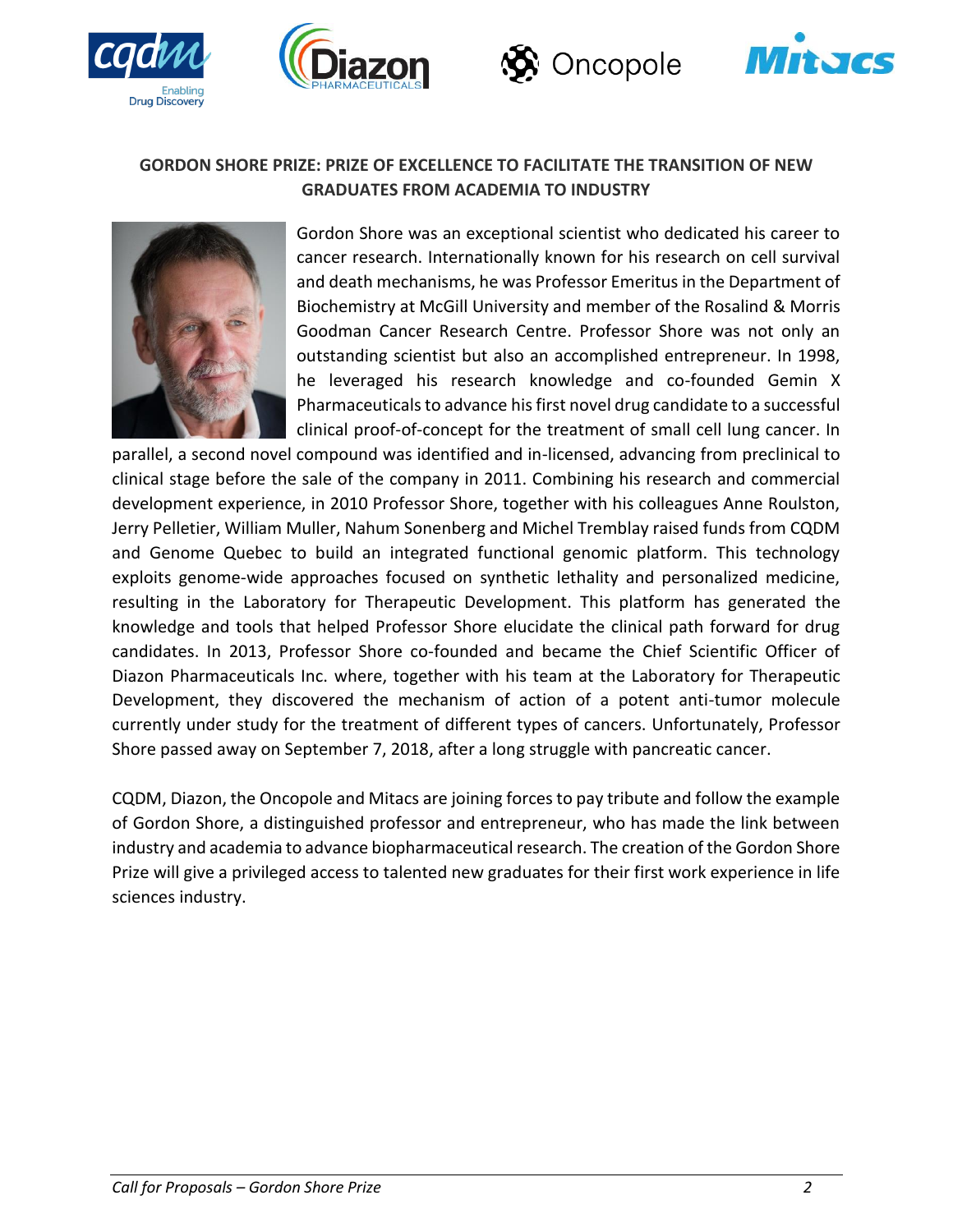





#### **ABOUT THE GORDON SHORE PRIZE**

**Drug Discovery** 

Created by CQDM, Diazon Pharmaceuticals, the Oncopole, and Mitacs, the Gordon Shore Prize is awarded to new graduates whose masters or doctoral thesis demonstrated their research excellence in the life science field. A 6-month post-diploma internship of \$24,000 will be offered to each of the awardees by Quebec-based companies: SpecificiT Pharma Inc., Immune Biosolutions Inc. and IMV Inc.

Candidates may apply for **one or more** post-diploma internship offers (the details of the postdiploma internships are listed in Appendix A). The selection of the awardees will be based on two main criteria: 1) the excellence of the candidate's academic record, and 2) the complementarity of the candidate with the profile sought by the company. Three internships are proposed to improve the likelihood of finding the most suitable candidate. At the end of the request for applications, the Gordon Shore Prize will only be granted **to the top two candidates,** who will then have the opportunity to take a post-diploma internship with the company offering the position to which they applied. The company for which no intern has been selected will have the opportunity, at its discretion, to review the candidate applications and hire/offer an internship without financial contribution provided by the funders.

#### **ELIGIBILITY CRITERIA**

- Reside in Canada (Canadian citizen, permanent residents or open/post-graduation work permit);
- Hold an MSc or PhD degree in the life science field for less than 1 year upon presenting an application.

#### **SUBMISSION OF THE APPLICATIONS**

#### Application package:

Candidates must provide the following documents, in English or in French *(please note that some members of the Selection Committee that will select candidates are anglophone),* before March 18, 2019:

- The completed form (Appendix B).
- The thesis evaluation form (provided by the thesis Evaluation Committee).
- A letter from the university confirming **final submission** of the thesis (before March 18, 2019).
- Official academic transcripts (Bachelor, Master and PhD).
- A resume including:
	- $\circ$  Peer-reviewed publications, scientific presentations (talk or poster), patents.
	- o Activities related to the candidate's involvement in the community (volunteering, involvement in the academic life, etc.).
- Two recommendation letters (from thesis supervisor, colleagues, collaborators, professors, etc.).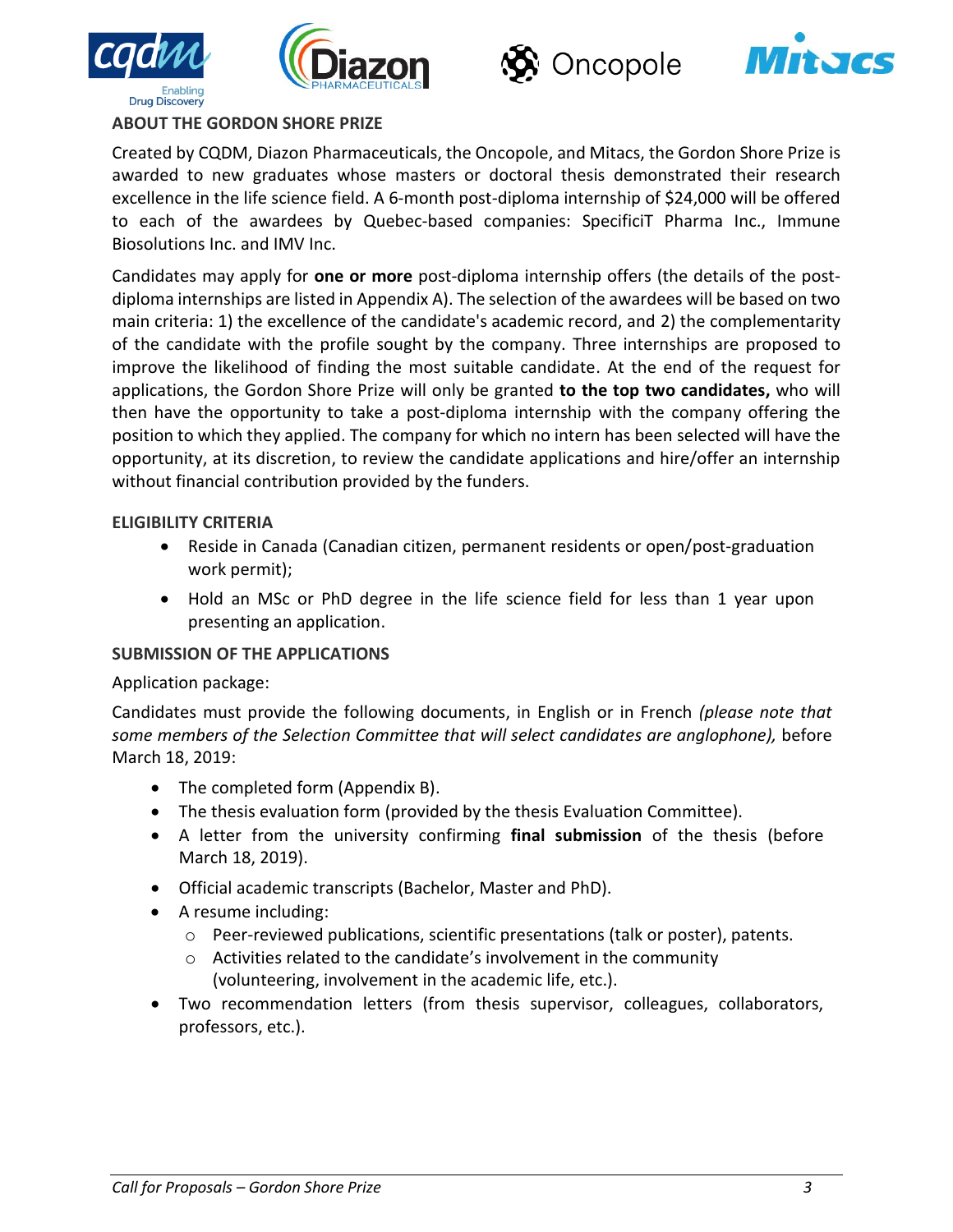





### **EVALUATION PROCESS**

**Drug Discovery** 

Candidates for the Gordon Shore Prize will be selected through a Quebec-wide competition. The applications will be reviewed by a selection committee composed of the Gordon Shore Prize funders and the respective company representatives who are offering a post-diploma internship. Only short-listed candidates will be contacted personally and invited for an interview. At the end of the competition, the Gordon Shore Prize will only be granted **to the top two candidates,** who will have the opportunity to take a post-diploma internship with the company offering the position to which they applied. The two awardees of the Gordon Shore Prize will be announced in spring 2019.

#### **SELECTION CRITERIA**

Applications will be evaluated according to the following criteria:

- The excellence of the academic record:
	- o Thesis evaluation sheet.
	- o Transcript (Bachelor, Master, Doctorate).
	- $\circ$  Scholarships / awards obtained during the academic course.
	- o Contribution to research and development in life sciences-related field (publications, patents, posters, etc.).
- The candidate's involvement in the community (volunteering, involvement in the academic life, etc.).
- The candidate's motivation.
- The skills and experience related to the internship offers.

#### **SUBMIT AN APPLICATION**

All interested candidates can apply for more than one post-diploma internship offer. All applications must be related to an internship and contain all the documents listed in the "application submission" section and combined in **a single PDF document**. For example, if the candidate wishes to apply for 3 internships, he/she will have to provide 3 separated PDF documents, one per post-diploma internship.

Applications that do not meet this requirement will not be considered. Only full and eligible applications will be submitted to the Selection Committee for analysis and only short-listed candidates will be contacted and invited for an interview. Candidates are responsible for ensuring their application is complete.

All applications must be sent via email to Naëla Janmamode [\(njanmamode@cqdm.org\)](mailto:njanmamode@cqdm.org) **by March 18, 2019**. For any questions, please contact to Naëla Janmamode.

#### **CONFIDENTIALITY AND ETHICS**

All personal information provided by the candidates will be used by the Selection Committee as part of the evaluation process and kept confidential. By submitting an application, the candidate authorizes CQDM to transmit the received information to the Gordon Shore Prize funders, participating companies that have submitted a post-diploma internship offer under this initiative and the Selection Committee.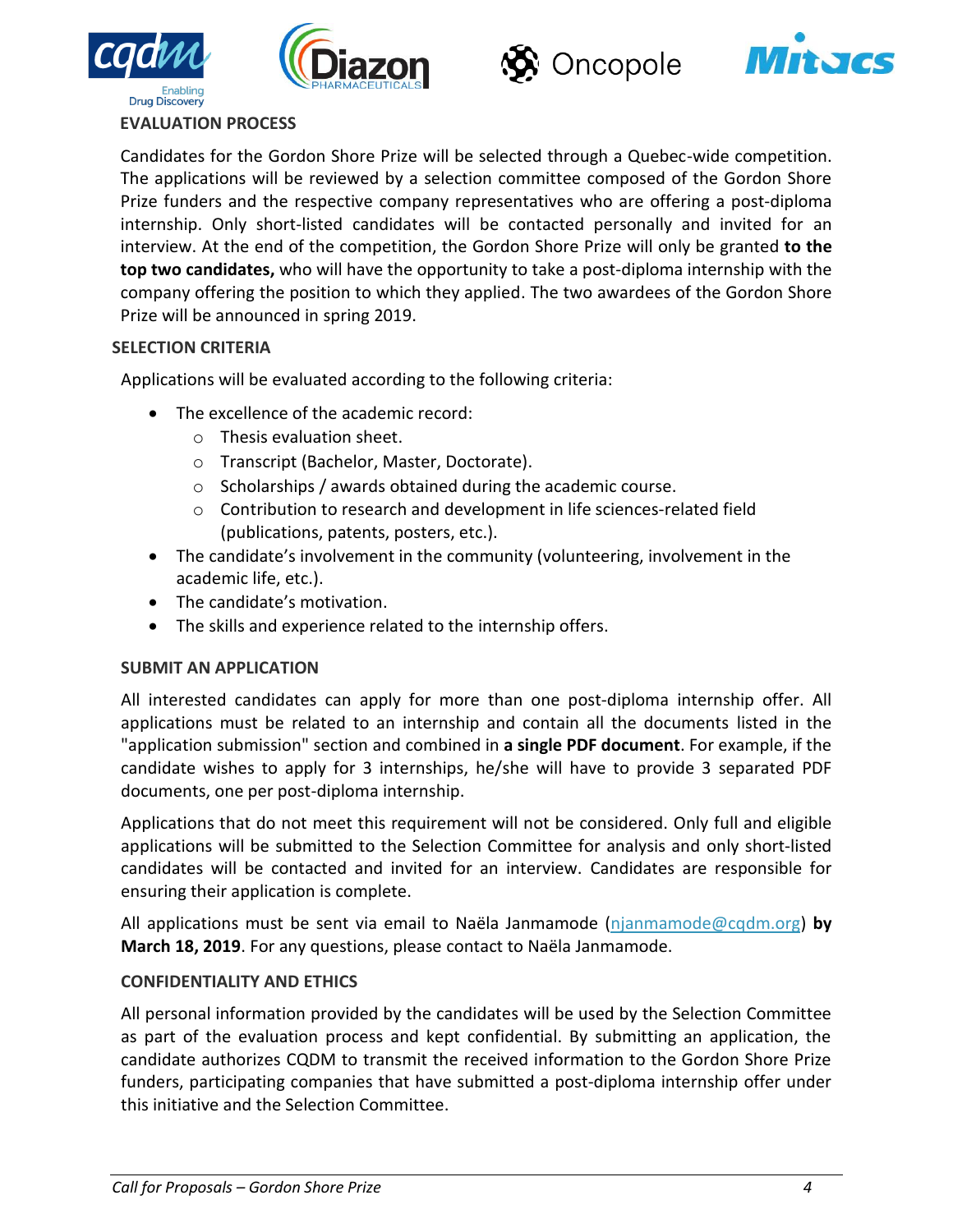







**APPENDIX A**

# **Gordon Shore Prize**

# **SpecificiT Phama Inc.**

**Name of the company:** SpecificiT Pharma Inc.

**Address of the company:** 1010 Sherbrooke Street West, Suite 408, Montréal, Québec H3A 2R7, Canada

**Internship location:** HMR Research Center - 5415 Assomption Boulevard, Montréal, Québec, H1T 2M4, Canada

**Beginning of the post-diploma internship:** June 1, 2019 **End date:** November 30, 2019

**Post-diploma internship title:** Optimization and GMP translation of the GLIDE (Guided Lymphocyte Immunopeptide Derived Expansion) cellular immunotherapy manufacturing process.

## **ABOUT SpecificiT PHARMA:**

SpecificiT Pharma is a clinical stage immunotherapy company harnessing the bodies on immune system for developing safe and effective cell therapies for the treatment of hematological cancers. The technology developed by SpecificiT exploits and enhances the full attributes of Allogenic Stem Cell Transplantation (ASCT) to yield GLIDE (Guided Lymphocyte Immunopeptide-Derived Expansion), a safe and innovative cell therapy product.

SpecificiT's unique approach directs unmodified donor T-cells at Minor Histocompatibility Antigen ("MiHAs") to safely eliminate cancer cells in patients. SpecificiT's scientific founders used an advanced proteogenomic platform to identify a unique and comprehensive proprietary library of 100 MiHAs expressed only in hematopoietic cells, and overexpressed on leukemic cells. This library is being used to manufacture donors T-cells that specifically recognize patient leukemic cells and do not attack other recipient tissues.

The safety and efficacy of GLIDE anti-MiHAs donor T-lymphocytes expanded ex-vivo are currently being evaluated in a multicenter single-arm phase 1 clinical trial in patients with a hematological malignancy who relapsed after ASCT. The company's current GLIDE GMP manual manufacturing process which is being done at the Center of Excellence in Cell Therapy (CETC) at Hôpital Maisonneuve-Rosemont has been developed to generate MiHA-antigen specific T-cell lines to target patients' leukemic cells and not other peripheral tissue such as skin, gut, liver and lung, the key targets of Graft vs Host Disease (GVHD). The company has assembled a highly multidisciplinary process development team working to optimize the GLIDE process. SpecificiT has devised process and clinical translation plans to decrease the length of the manual process, reduce manufacturing labor and costs and increase the consistency of the process. The "intern" will work in a beneficial way with the company's team to further his/her knowledge of cellular immunotherapy, regulatory know-how and understand better the contrasts between academic and industrial R&D.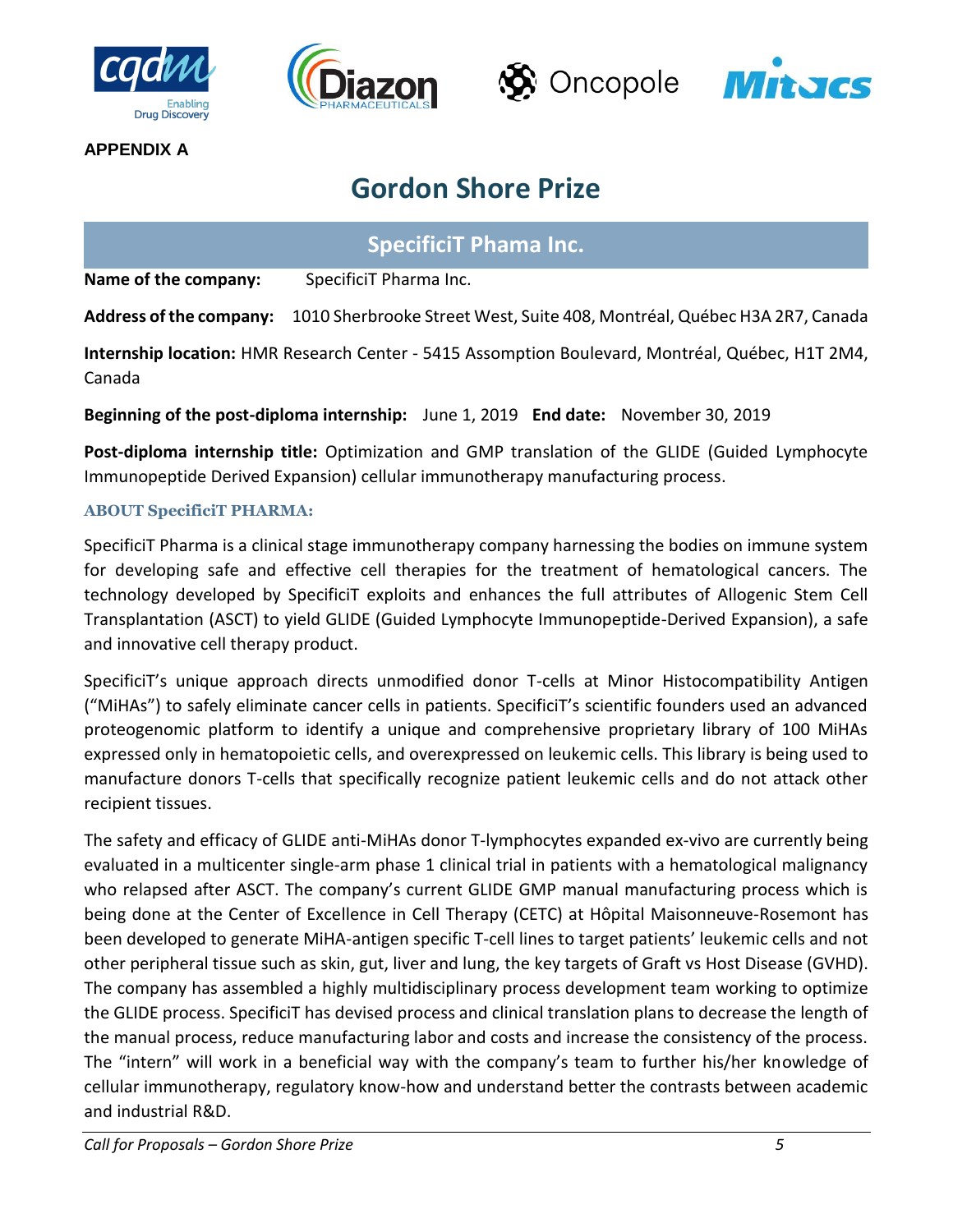







#### **KEY RESPONSIBILITIES:**

SpecificiT is seeking a highly motivated "intern" to join its process optimization team to help in the clinical development and translation of our company's GLIDE Adapted T-cell Immunotherapy process. Our team is based at Hôpital Maisonneuve-Rosemont under a collaborative agreement with SpecificiT Pharma Inc. The intern will be working collaboratively on the product of antigen-specific T-cell products with other members of our multidisciplinary team. The intern will participate in developing and optimizing formal processing procedures ready to be transferred to GMP manufacturing at CETC for patients participating in the GLIDE clinical trial.

#### RESPONSABILITIES:

- Perform experiments based upon defined protocols/SOPs, make detailed observations, analyze data and interpret results.

- Support ongoing projects and assist in the execution of in vitro and ex vivo experimentation.
- Regularly communicate the project strategy and results across the company.
- Present experimental results in both written and oral manner, report results to the Supervisor.
- Generate data summaries of the experiments and technical reports.

- Suggests new methods, procedures, techniques and tests for solving specific product development problems with the support of the team and Supervisor.

- Assists in streamlining and optimizing procedures for cGMP compliance, regulatory and businessrelated requirements.

- Keep apprised of relevant advances and literature related to MHC and dendritic cell and T-cell processing.

#### **REQUIRED QUALIFICATIONS:**

- Degree in immunology or related discipline.

- Experience with basic immunological and cell culture techniques (mammalian cell culture, cell phenotyping, cell counting, viability testing, and other standard cell analysis techniques).

- Familiarity with advanced techniques such as FACS, cell separation/capture, dextramer-based Ag detection is preferred.

- Excellent interpersonal and communication skills are required; will be working with input from R&D, Clinical and GMP manufacturing.

- Excellent oral and written communication skills.

- High level of computer proficiency (e.g. for in silico assessment of Immunogenicity, potency assay output …) is an asset.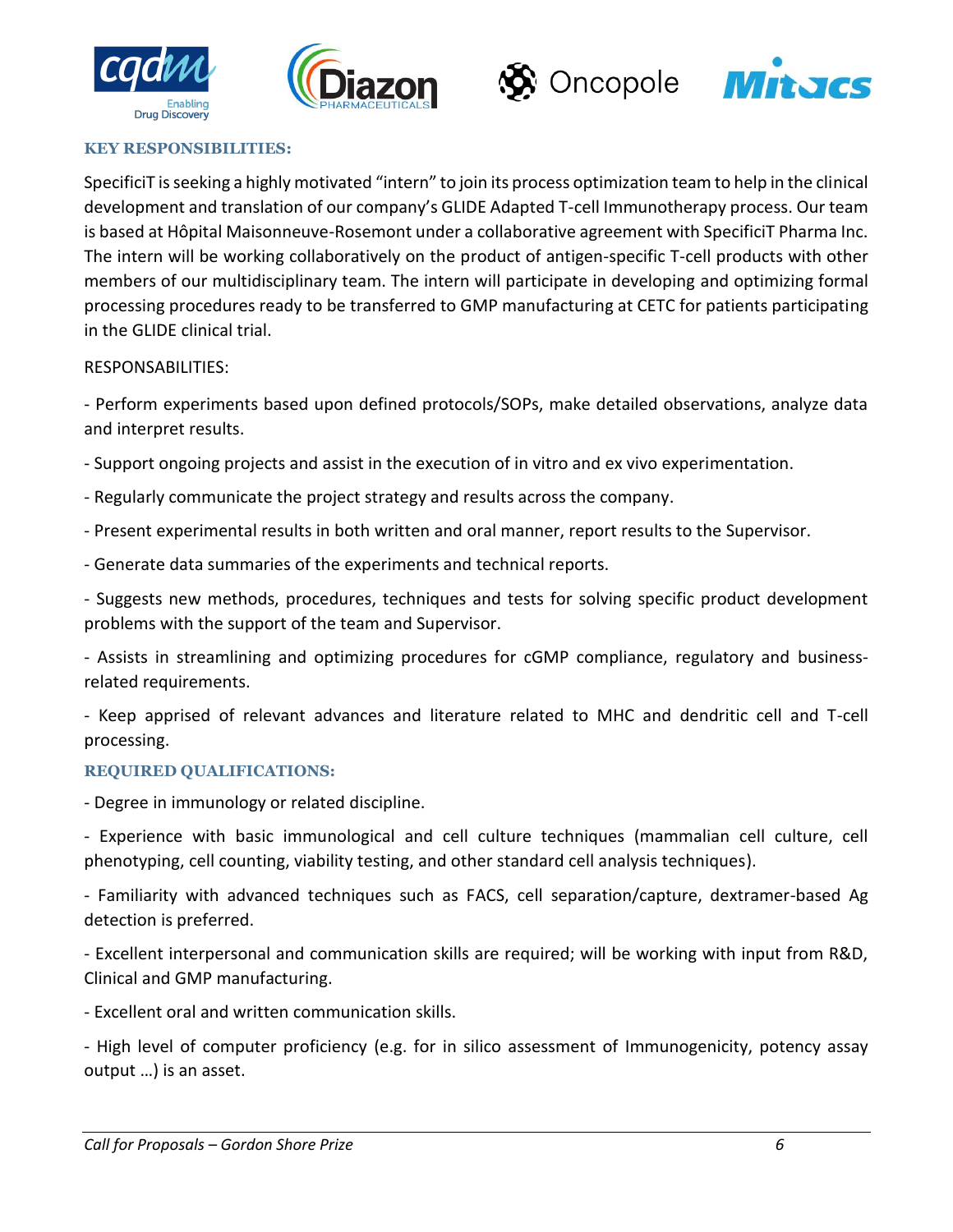







**APPENDIX A**

# **Gordon Shore Prize**

# **Immune Biosolutions Inc.**

**Name of the company:** Immune Biosolutions Inc.

**Address of the company:** 2-2650 Maximilien-Chagnon Street, Sherbrooke, Québec, J1E 0M8, Canada

**Internship location:** 2-2650 Maximilien-Chagnon Street, Sherbrooke, Québec, J1E 0M8, Canada

**Post-diploma internship title:** Internship in development of humanized antibodies targeting cancer

**Beginning of the post-diploma internship:** June 1, 2019 **End date:** November 30, 2019

### **ABOUT IMMUNE BIOSOLUTIONS:**

Immune Biosolutions (IBio) is an innovative biotech company specialized in the discovery and engineering of chicken humanized antibodies that target proteins with a recognized, yet unexploited, therapeutic potential. IBio has developed a proprietary antibody discovery platform and is also working on the development of several therapeutic antibody discovery programs with academic and private partners (biotechs and biopharmaceutical companies). In addition, IBio leverages its expertise to lead inhouse antibody discovery programs targeting cancer and gastrointestinal health. Several drug targets are currently at the pre-clinical validation stage.

IBio is a dynamic company with a multi-disciplinary team of highly qualified young and experienced professionals. The intern will be assisted by a mentor who will share his/her knowledge and provide direction during the internship to help the intern achieve objectives. The mentor will be assigned once the internship has been awarded to ensure optimal compatibility.

#### **KEY RESPONSIBILITIES:**

The project consists in developing an immunotherapy targeting certain forms of cancer. The objective is to develop and manufacture a new generation of humanized recombinant antibodies targeting cancer.

The intern will participate in the development, validation and manufacturing of chicken antibodies. The work will be executed in close collaboration with the current development team.

Specifically, the intern will participate in the aforementioned project.

The duties of the intern include:

- Apply basic molecular biology techniques.
- Use cutting-edge genetic engineering techniques.
- Help select and validate the best antibody candidates.
- Manufacture antibodies using cellular engineering methods.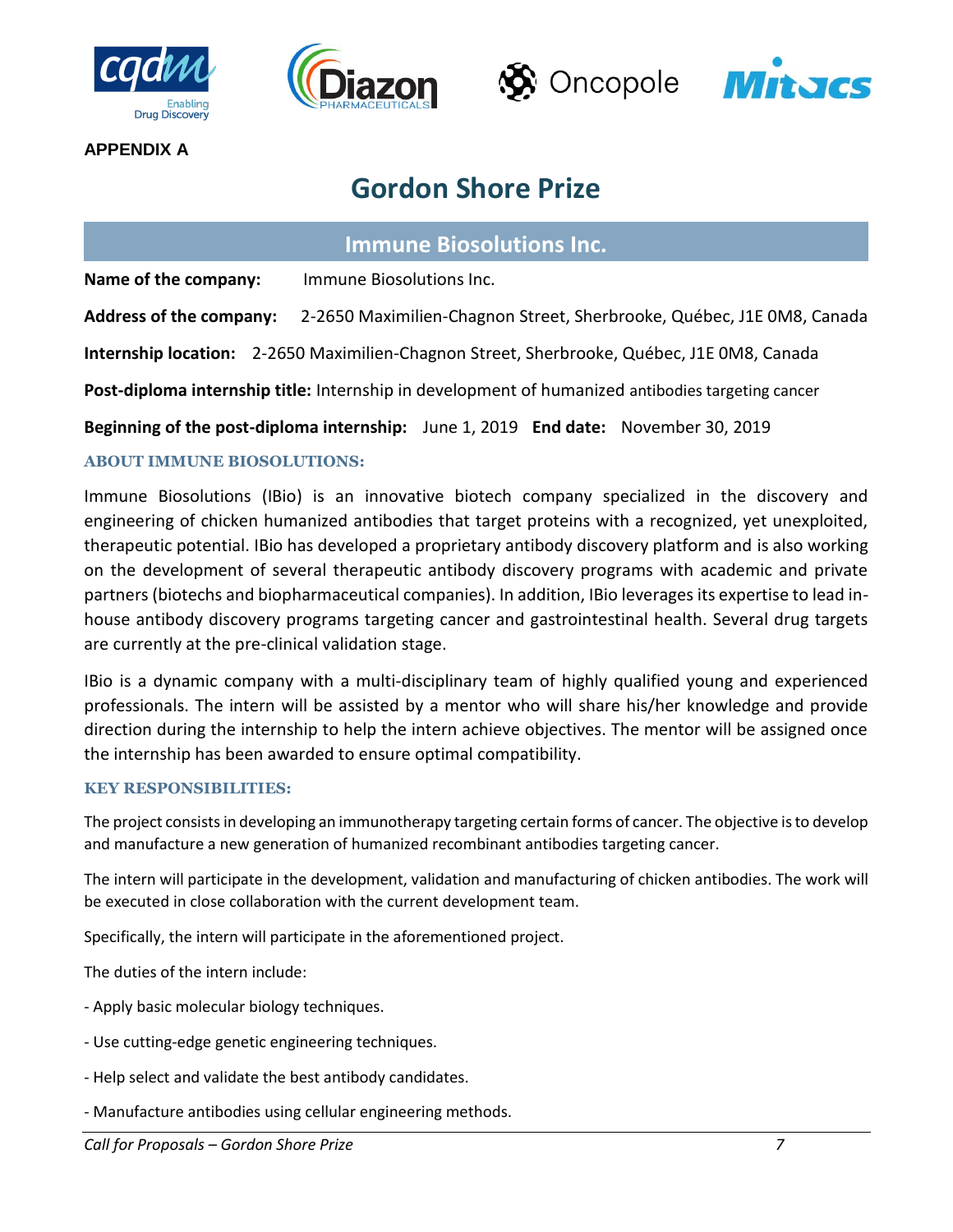







#### **REQUIRED QUALIFICATIONS:**

- Masters or PhD in sciences specializing in molecular or cell biology.
- Work or internship experience in the field is an asset.
- Strong experience in genetic engineering is an important asset.
- Bilingual, dynamic, resourceful, reliable, responsible and autonomous.
- Ability to work in a multidisciplinary team.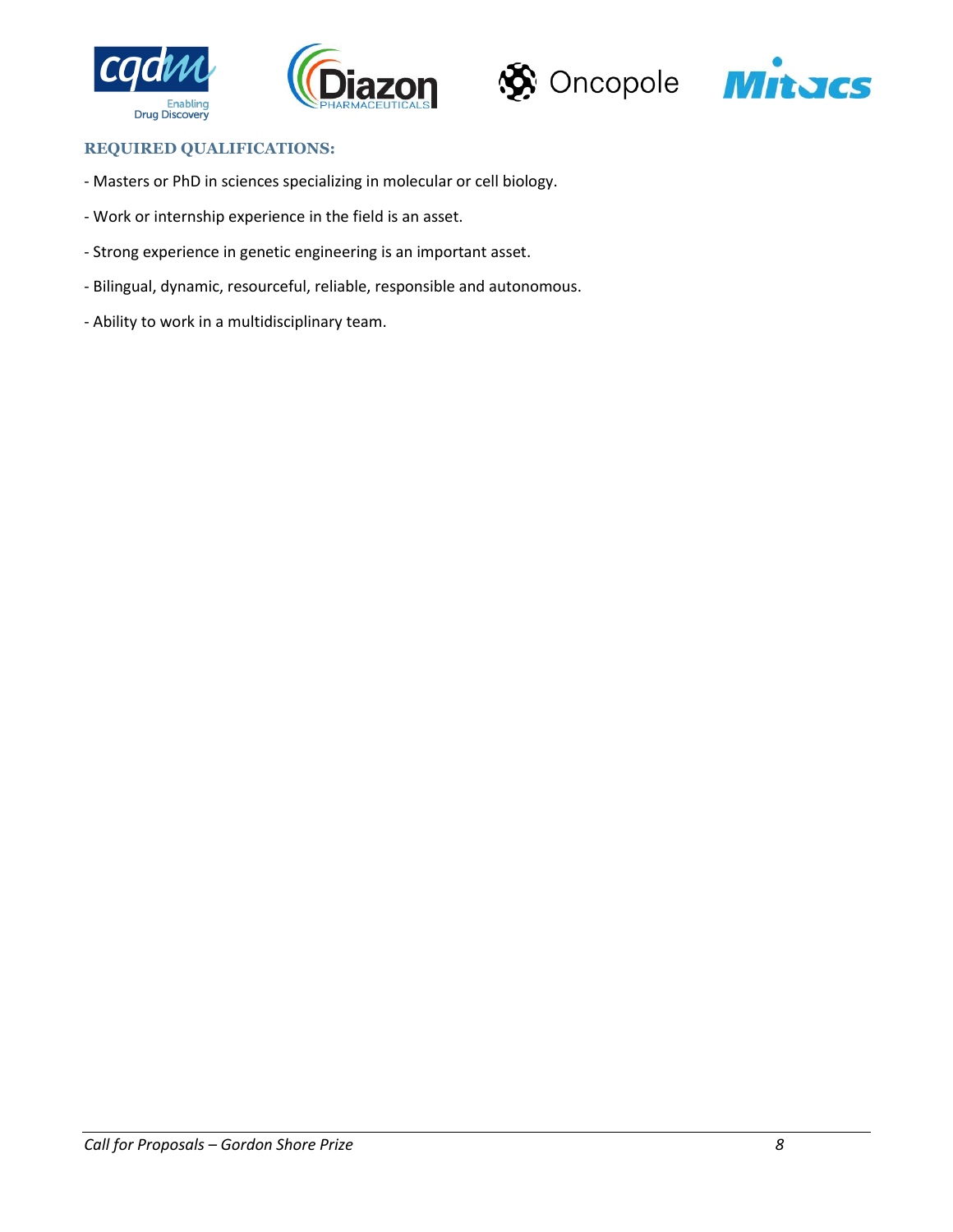







**APPENDIX A**

# **Gordon Shore Prize**

# **IMV Inc.**

**Name of the company:** IMV Inc.

**Address of the company:** 2875 Laurier Boulevard, Delta 1, Suite 220, Québec, Québec, G1V 2M2, Canada

**Internship location:** 2875 Laurier Boulevard, Delta 1, Suite 220, Québec, Québecc, G1V 2M2, Canada

**Beginning of the post-diploma internship:** June 1, 2019 **Date de fin:** November 30, 2019

**Post-diploma internship title:** Scientist – Translational research in clinical oncology

### **ABOUT IMV:**

IMV lnc., formerly lmmunovaccine, is a clinical stage biopharmaceutical company dedicated to making immunotherapy more effective, more broadly applicable, and more widely available to people facing cancer and other serious diseases. IMV is pioneering a new class of immunotherapies based on the Company's proprietary drug delivery platform. This patented technology leverages a novel mechanism of action that enables the activation of immune cells in vivo, which are aimed at generating powerful new therapeutic capabilities. IMV is currently conducting several clinical phase 2 studies including some in collaboration with pharma partners like Merck assessing the pioneering T-cell activating immunotherapy as a combination treatment in different oncology indications. At IMV, we have high standards and even higher aspirations and we highly value employees and their development. The company development relies on strong scientific basis with a synergy between the academic and private expertise that will prepare the candidate for the labor market. The candidate will be supported by all levels of the organization with multi-departmental collaborations. IMV offers a very dynamic, collaborative and non—hierarchic environment that allows employees to be involved in different aspects of the business and learn how to develop and integrate different skills and knowledge in day to day work. The candidate will be under the direct supervision of the Director of translational research and the Vice President of clinical research.

#### **KEY RESPONSABILITIES:**

We are currently seeking an innovative intern scientist to join our clinical translational team. The intern will work in a collaborative team environment to advance IMV's oncology pipeline through strategic application of bioinformatics and biostatistical approaches. This position will therefore entail analyses of pre-clinical and clinical -omics data (e.g. RNA-seq, high-throughput proteomics, flow cytometry) as well as real-world evidence data to prioritize novel drug candidates, enable patient enrichment/ stratification strategies, and guide clinical and drug development decisions.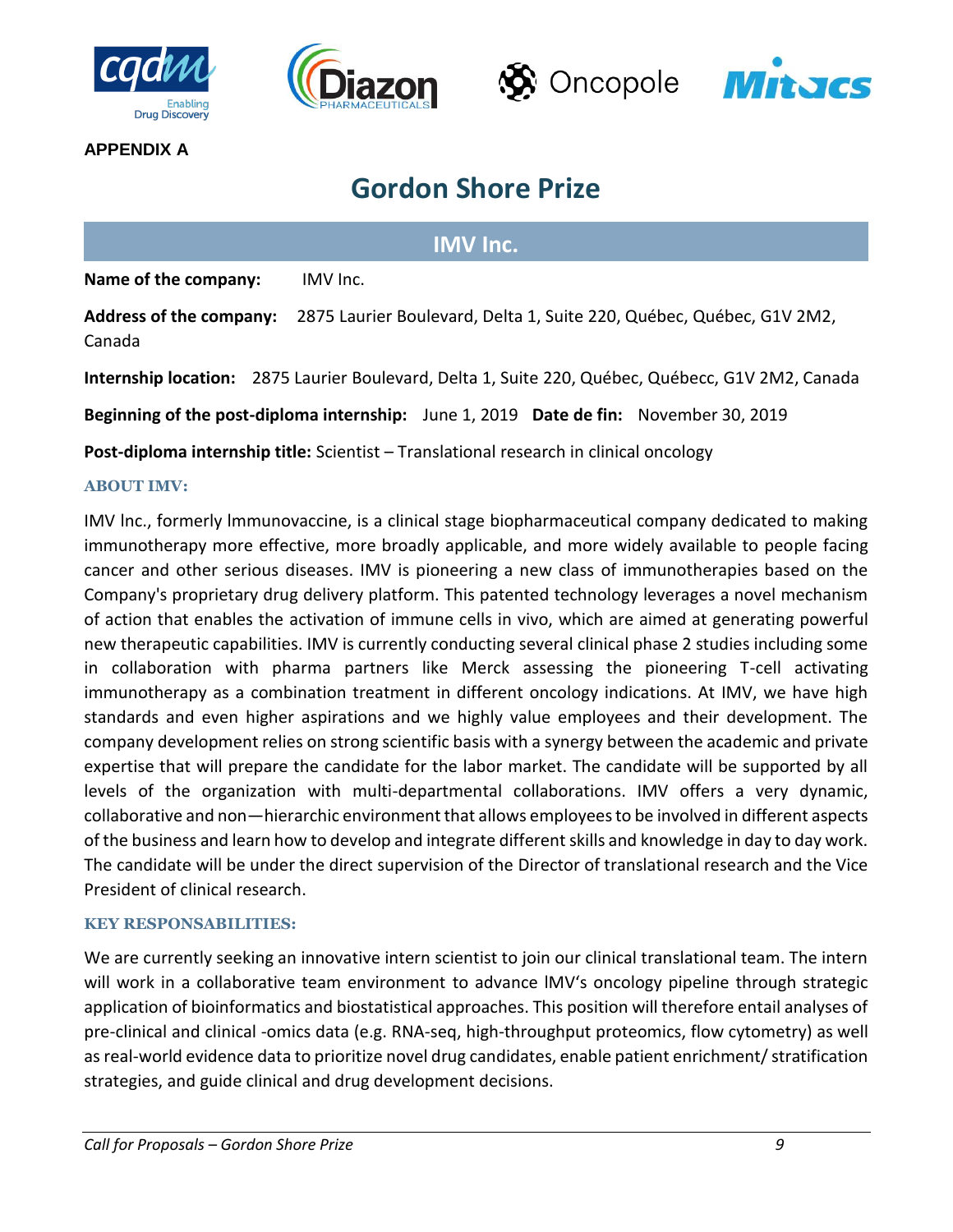







## Key Responsibilities:

- Actively participate in exploratory translational bioinformatics analyses in collaboration with team members, CROs and other key stakeholders.
- Research and adapt latest scientific findings and analysis methods to derive clinically meaningful interpretations from the clinical and biomarker datasets (e.g. large-scale -omics datasets including RNASeq).
- Drive the in-silico biomarker identification research to aid in designing optimum patient stratification strategies and gain mechanistic insights of treatment responses and resistances to lMV's immunotherapeutics.
- Optimally communicate complex data analysis to scientific and non-scientific stakeholders including regulatory authorities.

## **REQUIRED QUALIFICATIONS:**

- PhD (preferred) or MSc in biological, physical, bioinformatic or biostatistics sciences (required).
- A Good understanding of tumor biology, immunology and immune oncology (required).
- Languages English (required), French (asset).
- Knowledge of ICH-GCP guidelines.
- Experience in bioinformatics/biostatistical analysis of clinical study data (required).
- Experience with a high-level programming language such as R, MATLAB, Python or Perl for complex data analysis (asset).
- Ability to learn independently and work in a collaborative faced-paced environment.
- Required strong scientific communications and problem-solving skills, rigorous and creative thinking.
- Capable of establishing strong working relationship across the organization.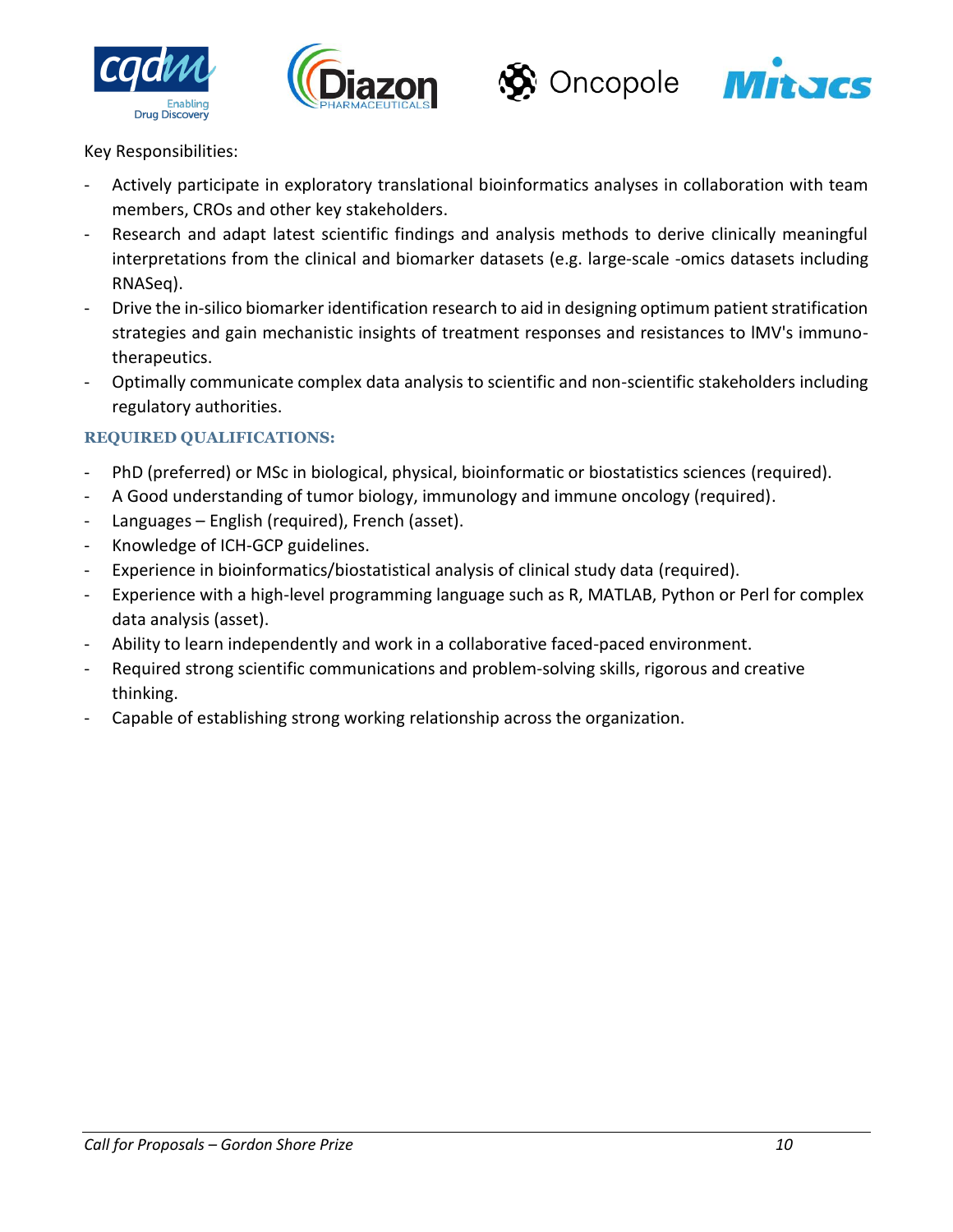

**APPENDIX B**







# **Gordon Shore Prize – Application form**

### **(APPLICATION DEADLINE: MARCH 18, 2019)**

|                           |               | <b>GENERAL INFORMATION</b> |          |             |
|---------------------------|---------------|----------------------------|----------|-------------|
| Name of the candidate:    |               |                            |          |             |
| Address of the candidate: |               |                            |          |             |
|                           | <b>Street</b> |                            |          | Unit#       |
|                           | City          |                            | Province | Postal code |
| Phone:                    | Email:        |                            |          |             |

Name of the company offering the post-diploma internship you are applying for\*:

\* It is possible to apply for more than one post-diploma internship. In this case, please provide one application file containing all the required documents in one PDF per application.

Candidate's availability for the post-diploma internship:

| <b>Start date of the internship:</b> |
|--------------------------------------|
|--------------------------------------|

**Start date of the internship: End date of the internship:** 

## **REFERENCES**

*Please provide a list of 3 to 5 people (name, title, relationship, email, phone) for reference including the authors of the requested reference letters.*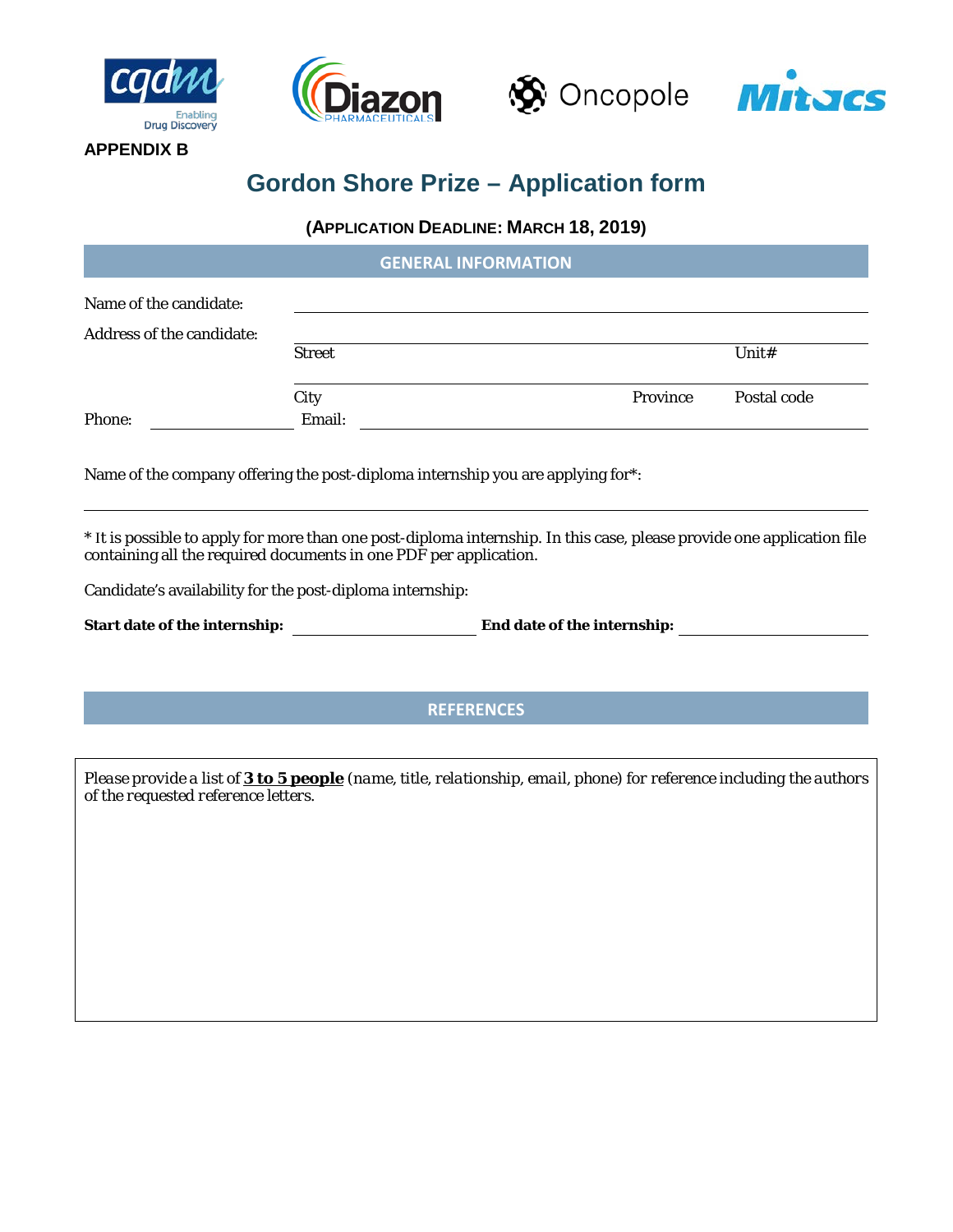







### **COMPÉTENCES REQUISES**

#### *SpecificiT Pharma Inc.*

*Optimization and GMP translation of the GLIDE (Guided Lymphocyte Immunopeptide Derived Expansion) cellular immunotherapy manufacturing process.*

- Degree in immunology or related discipline.

- Experience with basic immunological and cell culture techniques (mammalian cell culture, cell phenotyping, cell counting, viability testing, and other standard cell analysis techniques.

- Familiarity with advanced techniques such as FACS, cell separation/capture, dextramer-based Ag detection is preferred.

- Excellent interpersonal and communication skills are required; will be working with input from R&D, Clinical and GMP manufacturing.

- Excellent oral and written communication skills.

- High level of computer proficiency (e.g. for in silico assessment of Immunogenicity, potency assay output …) is an asset.

#### *Immune Biosolutions Inc.*

*Internship in development of humanized antibodies targeting cancer*

- Masters or PhD in sciences specializing in molecular or cell biology.

- Work or internship experience in the field an asset.

- Strong experience in genetic engineering (an important asset).

- Bilingual, dynamic, resourceful, reliable, responsible and autonomous.

- Ability to work in a multidisciplinary team.

#### *IMV Inc.*

*Scientist – Translational research in clinical oncology*

- PhD (preferred) or MSc in biological, physical, bioinformatic or biostatistics sciences (required).

- A Good understanding of tumor biology, immunology and immune oncology (required).

- Languages – English (required), French (asset).

- Knowledge of ICH-GCP guidelines.

- Experience in bioinformatics/biostatistical analysis of clinical study data (required).

- Experience with a high-level programming language such as R, MATLAB, Python or Perl for complex data analysis (asset).

- Ability to learn independently and work in a collaborative faced-paced environment.

- Required strong scientific communications and problem-solving skills, rigorous and creative thinking.

- Capable of establishing strong working relationship across the organization.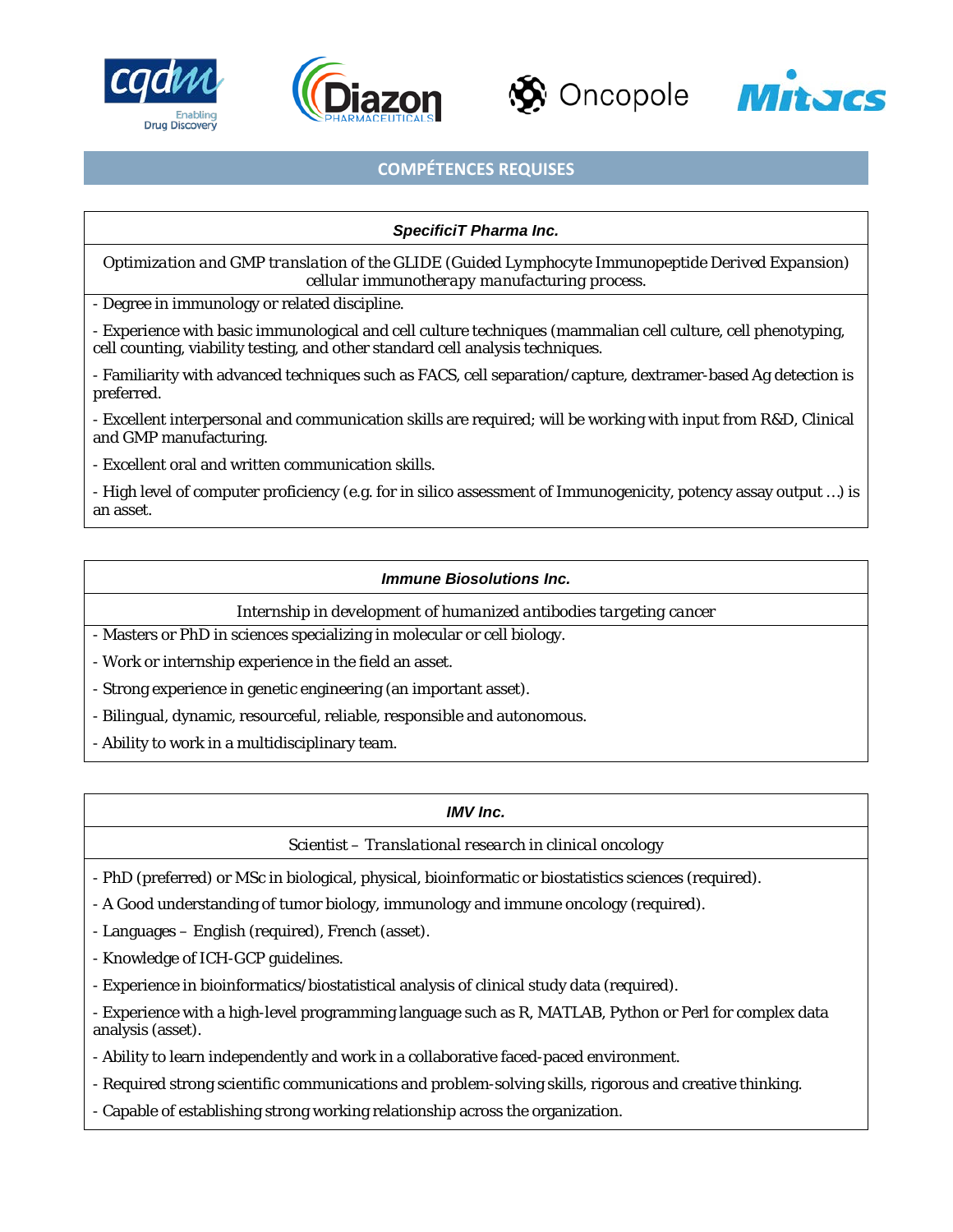







# **COVER LETTER**

*Please provide a short motivation letter stating the name of the post-diploma internship offer and the reason of your application.*

*Also, explain exactly how you fit with the profile of the post-diploma internship you are applying for by referring to the required skills described in the table above (maximum 1 page).*